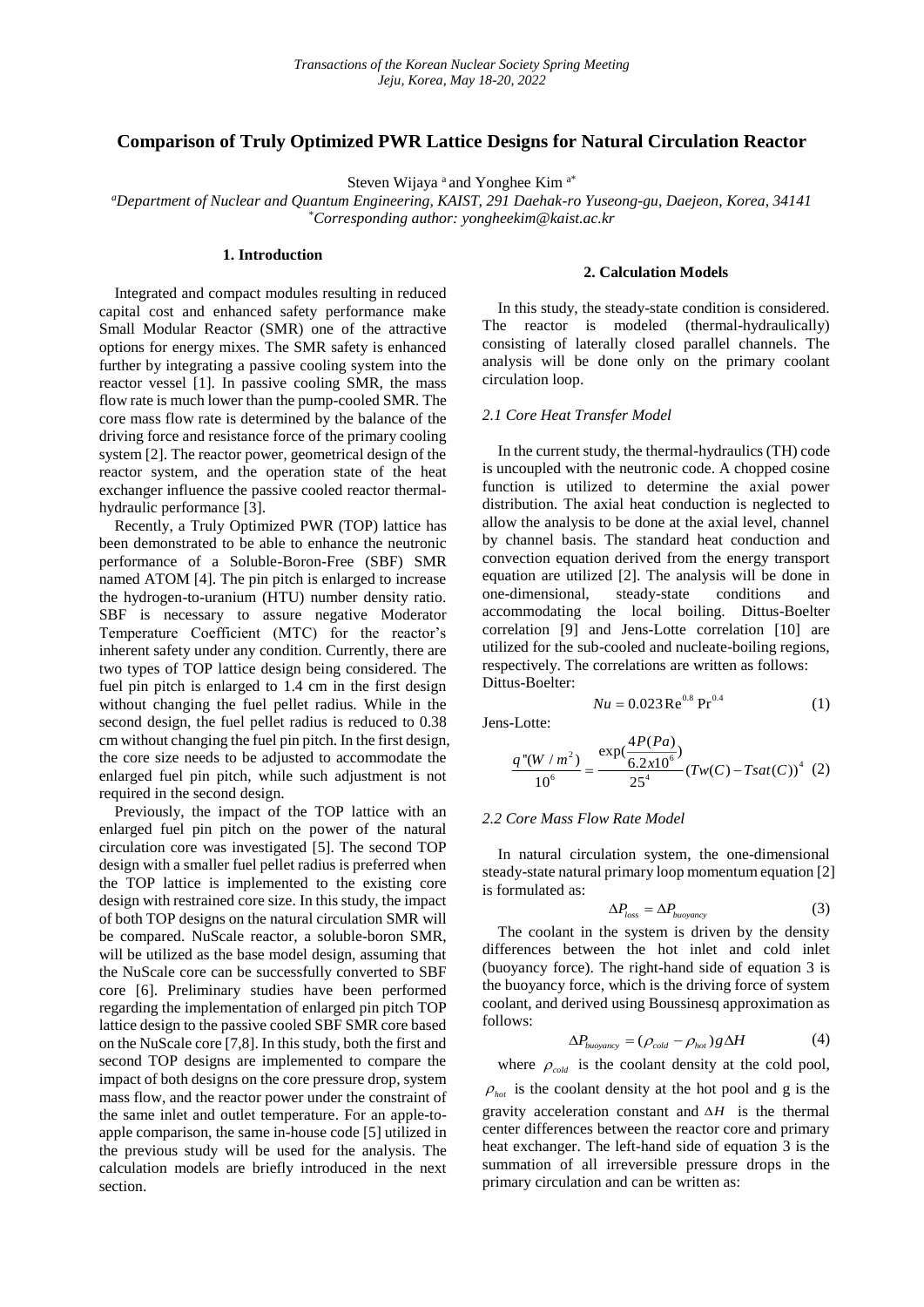$$
\Delta P_{loss} = \Delta P_{lowplement} + \Delta P_{core} + \Delta P_{riser} + \Delta P_{upplement} + \Delta P_{SG}
$$
  
+ $\Delta P_{downcorner}$  (5)

The coolant mass flow in the primary flow is calculated using equation 3 as the constraint. Section 2.5 describes the detailed calculation model.

# **2.2.1. Core Pressure Drop Model.**

where

The total pressure drop in the core is calculated using the following formula:

$$
\Delta P_{core} = \Delta P_{inlet} + \Delta P_{friction} + \Delta P_{spacer} + \Delta P_{outlet}
$$
 (6)

$$
\Delta P_{\text{inlet}} + \Delta P_{\text{oulet}} = (K_{\text{inlet}} + K_{\text{oulet}}) \frac{1}{2} \rho v^2, \tag{7}
$$

$$
\Delta P_{fric} = f_{core} \frac{L_{core}}{D_e^{core}} \frac{1}{2} \rho v^2
$$
 (8)

 $f_{\text{core}}$  is the friction factor at the core, *K* is the loss coefficient term corresponding to the inlet and outlet, *L* is the core length,  $D_e^{core}$  is the equivalent core diameter, and  $\nu$  is the coolant velocity. The spacer pressure drop is calculated using Rehme's formula [11] as follows:

$$
\Delta P_{spacer} = N_{spacer} C_v \left(\frac{\rho V_v^2}{2}\right) \left(\frac{A_s}{A_v}\right)^2 \tag{9}
$$

where  $N_{\text{space}}$  is the number of spacer grids,  $C_{\text{v}}$  is the drag coefficient,  $V_{\nu}$  is the average bundle fluid velocity,  $A_s$  is the projected frontal area of the spacer, and  $A_v$  is the unrestricted flow area. The drag coefficient is calculated using the Dalle Donne formulation [12] as follows:

$$
Cv = MIN[3.5 + \frac{73.14}{Re^{0.264}} + \frac{2.79 \times 10^{10}}{Re^{2.79}}, \frac{2}{(\frac{A_s}{A})^2}] (10)
$$

#### **2.2.2 Steam Generator Pressure Drop.**

The Helical Coil-type SG (HCSG) is utilized in the NuScale core as the primary heat exchanger (PHX). In this study, an in-line tube configuration of the HCSG is assumed. Therefore, the pressure drop of the primary coolants flow through the tube with an in-line configuration is calculated using the Gaddis-Gnielinski correlation [13] as follows:

$$
\Delta P_{HCSG} = Eu \frac{1}{2} \rho u_{\text{max}}^2, \qquad (11)
$$

*v*

$$
u_{\max} = \frac{a}{a-1} u_{\text{mean}},
$$
\n
$$
Eu = \xi N \tag{12}
$$

where  $Eu$  is the Euler number,  $u_{\text{max}}$  is the maximum velocity in minimum cross-section area,  $u_{mean}$  is the mean velocity, *a* is a transversal pitch to outer tube diameter ratio, N is the number of tube columns, and  $\xi$ is the drag coefficient. The drag coefficient is the summation of the contribution of drag loss due to

laminar flow ( $\xi_{lam}$ ), turbulent flow ( $\xi_{u\nu}$ ), inlet and outlet effects  $(f_n)$ . The drag coefficient is calculated using following equations:

$$
\xi = \xi_{lam} + (\xi_{turb} + f_n)[1 - \exp(-\frac{\text{Re}_d + 1000}{2000})], \tag{14}
$$

$$
\xi_{lam} = 280\pi \frac{(b^{-0.5} - 0.6)^2 + 0.75}{a^{1.6} (4ab - \pi) \text{Re}_d},\tag{15}
$$

$$
\xi_{turb} = \frac{f_t}{\text{Re}_t \frac{0.1(\frac{b}{a})}{a}},\tag{16}
$$

$$
f_t = [0.22 + \frac{1.2(1 - (\frac{0.94}{b}))^{0.6}}{(a - 0.85)^{1.3}}]10^{0.47}(\frac{b}{a} - 1.5)
$$
 (17)

*d*

 $+0.03(a-1)(b-1),$ 

*n*

$$
f_n = \frac{1}{a^2} (\frac{1}{N} - \frac{1}{10}); \text{ for } 5 \le N \le 10
$$
  
\n
$$
f_n = 0; \text{ for } N \ge 10
$$
\n(18)

$$
D_e^{HCSG} = \left(\frac{4a}{\pi} - 1\right)d; b > 1\tag{19}
$$

$$
D_e^{HCSG} = \left(\frac{4ab}{\pi} - 1\right)d; b < 1\tag{20}
$$

$$
\text{Re}_d = \frac{D_e^{HCSG} u_{\text{max}} \rho}{\mu} \tag{21}
$$

where *b* is the longitudinal pitch to outer tube diameter ratio, *Re* is the Reynold number, *d* is the outer tube diameter and  $\mu$  is the coolant dynamic viscosity.

# **2.2.3 Pressure Drop of Lower Plenum, Riser Upper Plenum and Down Comer.**

In the primary circulation loop, the friction pressure drops of the lower plenum, riser, upper plenum, and down-comer are much smaller than the pressure drop of the core and HCSG. Therefore, these pressure drops are neglected in the current study.

### *2.3 HCSG Heat Transfer Model*

HCSG consists of helical tubes carrying the secondary water, and the primary coolant flows through the helical tubes. For the scoping analysis, the HCSG heat transfer is modeled with several simplifications utilizing the predetermined secondary side condition (uncoupled). The secondary system is not modeled explicitly, and the temperature at the secondary system is adjusted to ensure the HCSG heat transfer equal to the generated reactor heat. The HCSG heat transfer equation in the steady-state conditions is defined as follows:

$$
G\frac{dh}{dz} = \frac{q''P_h}{A_f},\qquad(22)
$$

$$
G \frac{(h(T_z^{\text{primary}}) - h(T_{z-1}^{\text{primary}}))}{z_i - z_{i-1}} - \frac{\left(T_z^{\text{primary}} - T_z^{\text{secondary}}\right)P_h}{R_{SG}A_f} \approx 0 \quad (23)
$$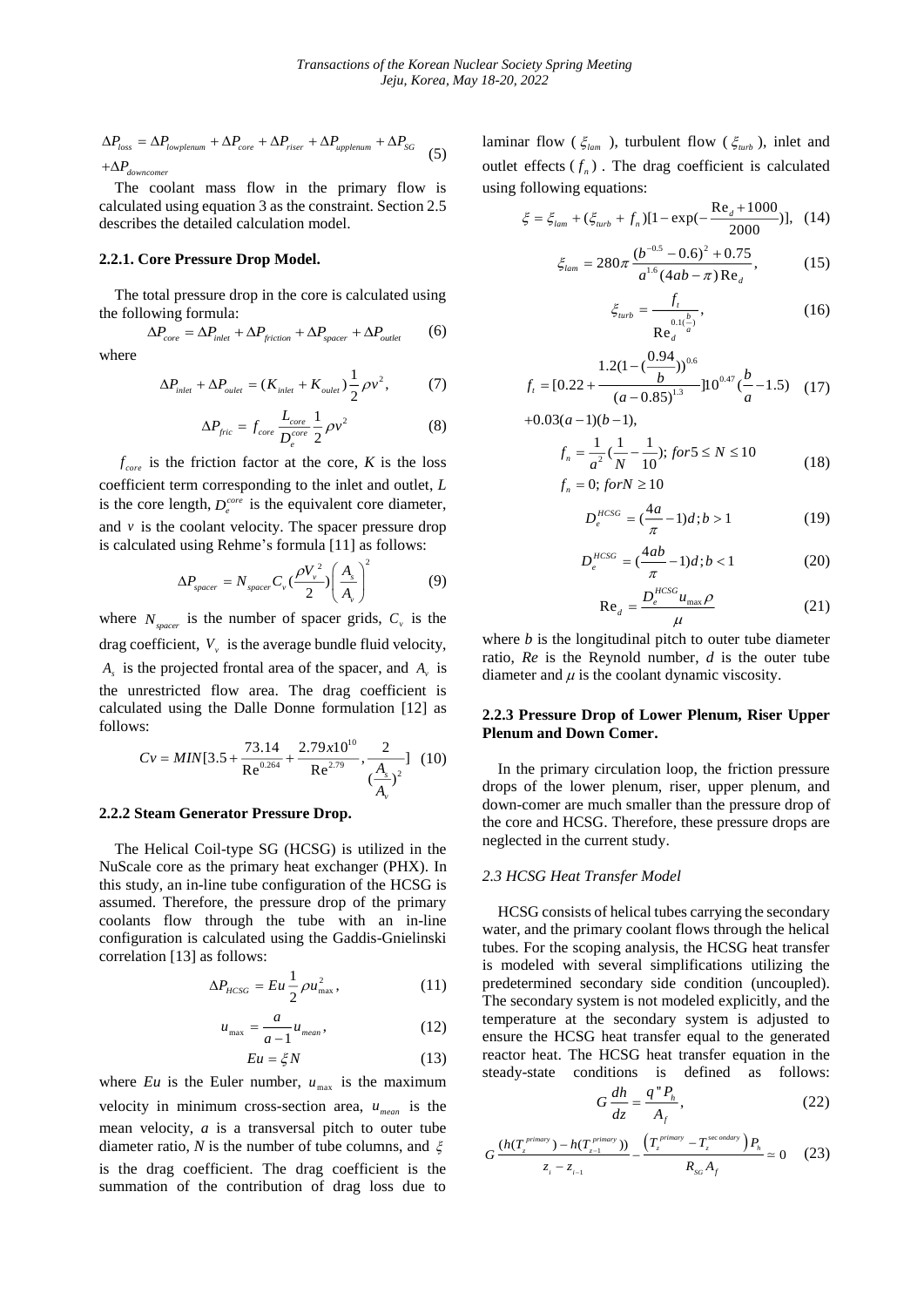where,

$$
\frac{1}{R_{SG}} = \frac{Q}{A_h \Delta T_m},\tag{24}
$$

$$
\Delta T_m = \frac{\Delta T_{\text{max}} - \Delta T_{\text{min}}}{\ln \frac{\Delta T_{\text{max}}}{\Delta T_{\text{max}}}},
$$
\n(25)

$$
\Delta T_{\min} \n Ah = Nubes Phtubes l,
$$
\n(26)  
\n
$$
Phtubes = \pi Do
$$
\n(27)

where *h* is the coolant enthalpy,  $P_h$  is the heated perimeter,  $A_f$  is the flow area,  $R_{sg}$  is the thermal resistance, *A<sup>h</sup>* is the total heat transfer area, *Q* is the total heat to be transferred to the secondary side,  $\Delta T_{\text{max}}$  and  $\Delta T_{\text{min}}$  indicate the maximum and minimum temperature difference between primary and secondary sides. *<sup>N</sup>tubes* is the total number of tubes,  $P_h^{\text{tubes}}$  is the helical tubes heated perimeter,  $l$  is the tube length and,  $D_{\rho}$  is the outer diameter of helical tubes.

It is assumed that the heat transfer at the lower and upper plenum, riser, and downcomer is negligibly small.

# *2.4 Parallel Channel Flow Distribution Model*

By considering *N* uniform, vertical, interconnected, parallel channels, the pressure drop [14] from inlet to outlet in any channel can be written as:

$$
\Delta P_{ch,n} = P_{ch,n}^{in} - P_{ch,n}^{out} \tag{28}
$$

Assuming the inlet and outlet pressures of each channel are equal, the pressure equilibrium among the channels can be written as:

$$
\Delta P_{ch,1} = \Delta P_{ch,2} = \Delta P_{ch,n}; n = 1, 2, 3, \dots N \tag{29}
$$

The mass conservation equation can be written as:

$$
W_{total} = \sum_{n=1}^{N} W_n; n = 1, 2, 3, \dots N \tag{30}
$$

The energy conservation equation can be written as:

$$
Q_n = W_n(h_{out,n} - h_{in,n}); n = 1, 2, 3, \dots N \tag{31}
$$

The mass flow rate and enthalpy rise of each channel are determined by solving equations (29) to (31).

#### *2.5 Calculation Algorithm*

The in-house code reads the input data regarding the system geometry, power parameter, and other necessary data. The detailed calculation flow chart is shown in Fig. 1.





Fig. 1. Calculation flow chart

#### **3. Numerical Result**

NuScale reactor design is based on the standard PWR 17x17 FA with 160 MWth power for one Nuclear Power Module utilizing HCSG as the primary heat exchanger and water coolant. The reactor pressure vessel with 17.7 m height and 2.7 m diameter contains the reactor core with five spacer grids per FA, pressurizer, and HCSG. Table I describes the key parameters of the NuScale reactor system.

| Table I: Key parameters of NuScale reactor [6] |  |
|------------------------------------------------|--|
|------------------------------------------------|--|

| Parameter                       | Value                   |
|---------------------------------|-------------------------|
| Core power                      | 160 MWth                |
| Height of active core           | 2m                      |
| System pressure                 | 12.75 MPa               |
| Inlet temperature               | 531.5 K                 |
| Best estimate flow              | 587.15 kg/s             |
| Core average coolant velocity   | $0.82 \text{ m/s}$      |
| Number of FA                    | 37                      |
| FA pitch                        | $21.5 \text{ cm}$       |
| Fuel rod pitch                  | 1.26 cm                 |
| Fuel rod diameter               | $0.95$ cm               |
| Number of helical tubes per NPM | 1,380                   |
| Tube column per NPM             | 21                      |
| Steam temperature               | 574.8 K                 |
| Feedwater temperature           | 422 K                   |
| HCSG tube outer diameter        | 15.875 mm               |
| HCSG total heat transfer area   | $1,665 \; \mathrm{m}^2$ |
| Total primary coolant flow path | 2,673 cm                |

Nuscale reactor coolant flow system is described in Fig. 2. Detailed information regarding the NuScale reactor system can be found in Reference [6]. However, as NuScale is going to be a commercial reactor, several vital parameters, especially for the HCSG parameter, are not published. Utilizing the known temperature difference  $(\Delta T)$  and approximated thermal center difference (8.354 m), the buoyancy force of the NuScale reference design is calculated. Based on equation 3, the buoyancy force is equivalent to the system total pressure